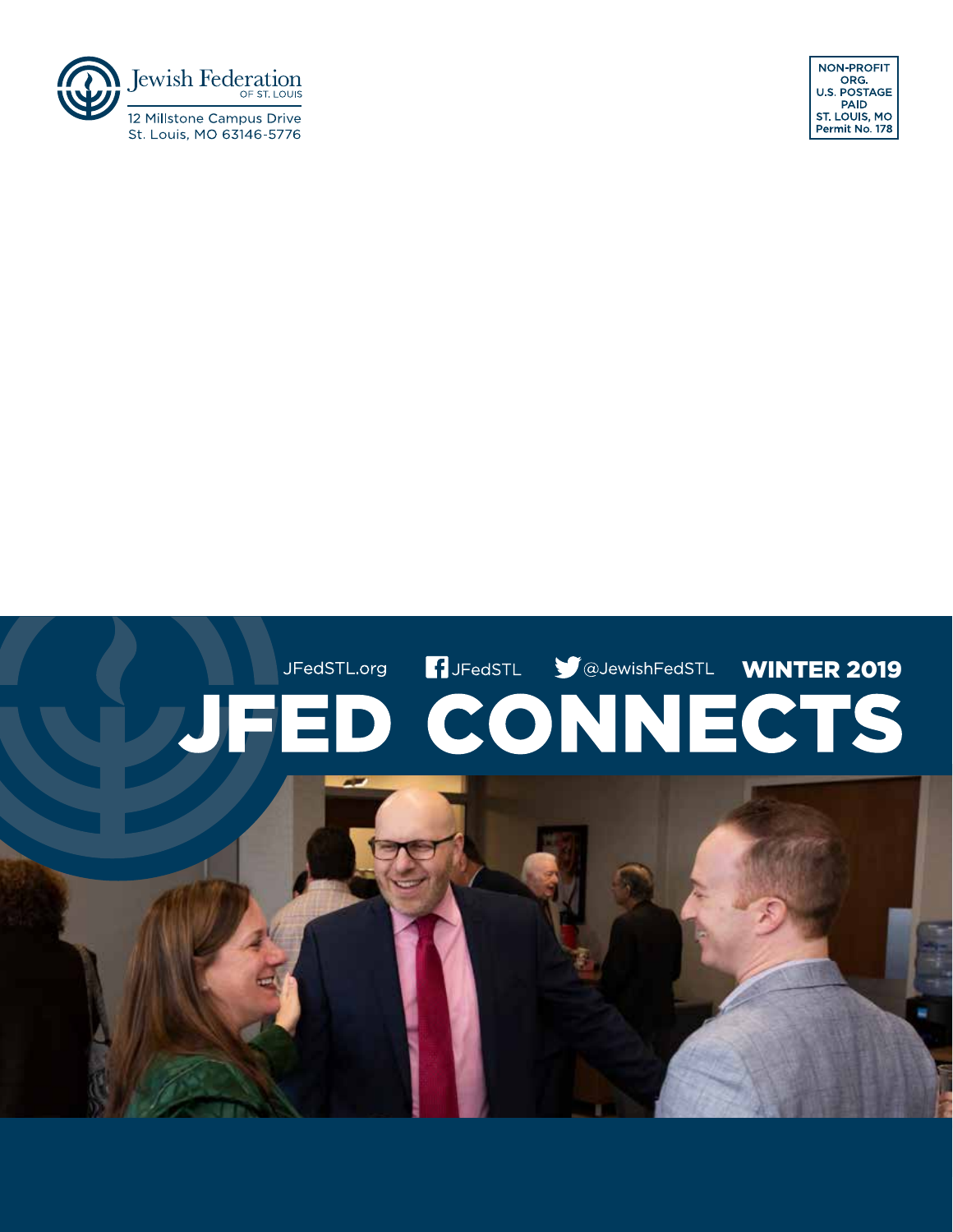# JEWISH FEDERATION OF ST. LOUIS LEADERSHIP JEWISH FEDERATION OF ST. LOUIS LEADERSHIP



#### FROM OUR BOARD CHAIR Greg Yawitz

Over the course of the last month since my election as Board Chair of our Jewish Federation of St. Louis, I have received many wonderful emails and calls and had a number of great interactions with a diverse group of community members.

The role of Board Chair is, at its core, about our community.

Federation exists, not for itself and what it can do, but to serve the broad spectrum of our people here in Saint Louis and around the globe. Federation is successful when our partners are successful and are making a difference in people's lives.

Whether through the support of our numerous day schools of different denomination which educate our children and connect them to their rich Jewish tradition, ritual, and history; through supporting the daily needs of the most vulnerable members of our community; supporting diverse adult educational programs at many of our partner agencies and synagogues; convening cohorts of early childhood educators to develop best practices; helping create new and innovative community events like Sababa; bringing diverse groups of young adults together through our re-envisioned YPD (Your Place Discovered); supporting the work of our JCRC; marshaling support for significant capital campaigns for a number of our partners; investing in solutions for recent Olim in our partner region of Yokne'am and Meggido; working with PJ Library to expand the distribution of Jewish books to young families; creating opportunities for members of our Professional Society to connect around topics of interest; or simply supporting events around St. Louis, the Federation builds community.

The community we seek to build is one with many vibrant and engaging ways to be and live Jewishly where we honor and respect those who both choose the way we do and those who choose a different path.

As I noted in my acceptance speech in September, it is incumbent on us to be the Light Unto the Nations, even here in St. Louis, about what is possible. The first step in kindling that light is how we acknowledge, work with, and respect others and their choices, beliefs, and practices. When we open our hearts and minds to appreciate how other people make choices, we are better as a result.

It is my hope that as I serve you as your Board Chair that we can work together for a better community whether we agree on everything or not, because I believe we can all agree that a vibrant and flourishing community is the fundamental success we all seek. As Rabbi Lord Jonathan Sacks said, "Jewish Unity is a cause that is not advanced by the advocacy of one point of view over another. It demands the difficult, but not impossible exercise of thinking non-adjectivally as a Jew: not as a member of this or that group, but as a member of an indivisible people."

Federation is here for you. I hope you will join me in being here for our community by helping Federation bring about the future we all desire.

Greg Yawitz Board Chair

# 2019 Annual Campaign

I would like to introduce you to Betty. A Jewish widow, Betty spent countless years volunteering for community causes and at 88 years old was living a wonderful life. However, a few years ago, Betty started to feel not quite herself. Her quality of life started to suffer. She became unable to play cards or attend nightly dinners with her friends at Covenant Place, where she lives. Then, she was diagnosed with cancer. Betty needed help!

So many people like Betty live in our community. People, young and old, find themselves facing crises – be it sickness, homelessness, social isolation, drug addiction, or unemployment. Fortunately, the Jewish Federation of St. Louis invests in dozens of programs and services across the community that carry on the Jewish tradition of helping lift all of those in need.

Thanks to social service programs in various community organizations, Betty got the assistance she needed. Her social worker at Covenant Place contacted Jewish Family & Children's Service (JF&CS). Betty enrolled in the Homemaker Program, and she received daily help with chores so that she could conserve her energy for other things like visiting with her friends. A compassionate rabbi from the Chaplaincy program began visiting her regularly, giving her spiritual guidance and peace while dealing with end-of-life issues.

Betty thought she was being handed a death sentence, but now she feels she received a gift of life.

Your gift to the Jewish Federation of St. Louis ensures that you can help provide vital services to people in our community like Betty. As the year comes to an end, a group of concerned community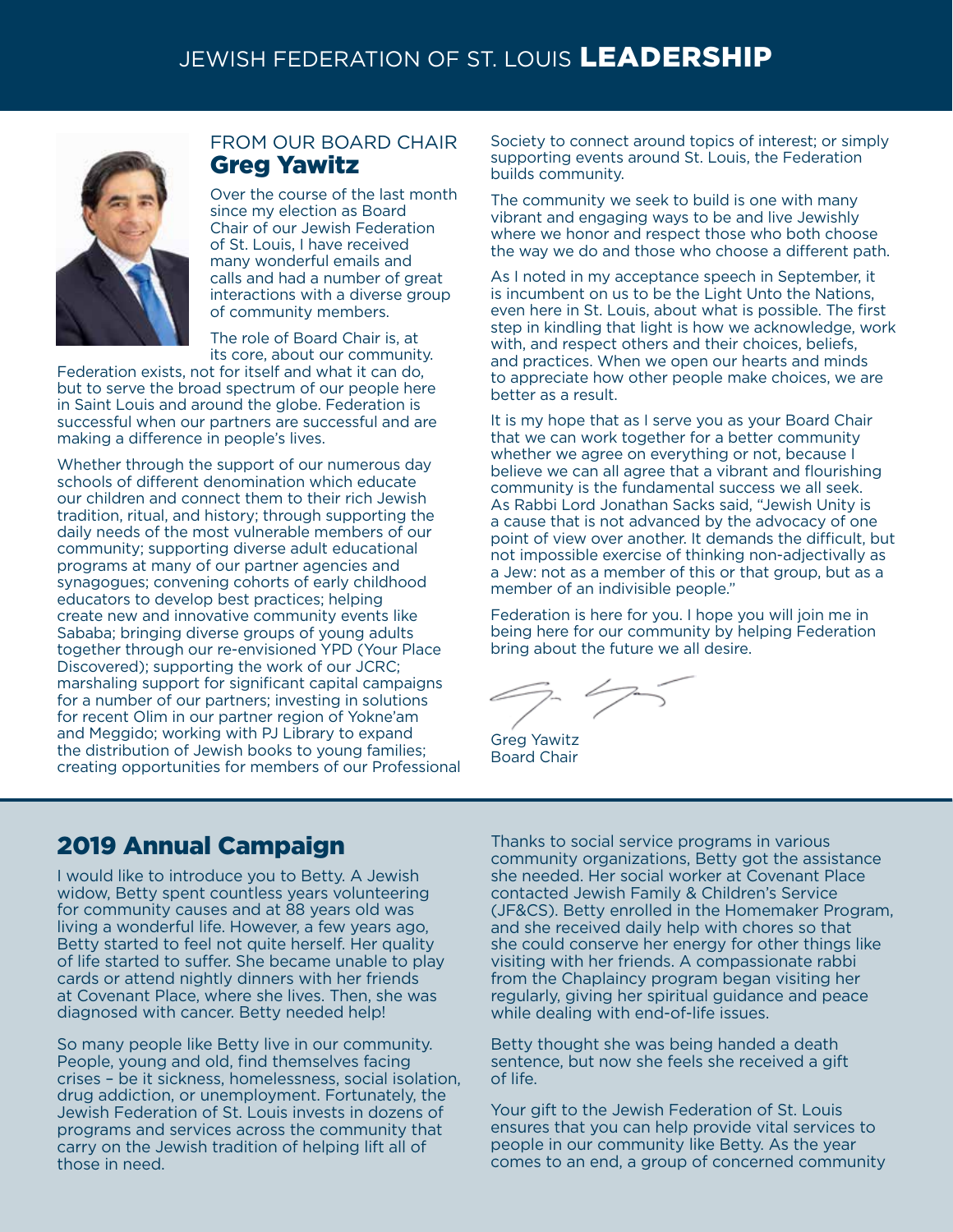

#### Brian Herstig NAMED AS NEW CEO OF FEDERATION

After a nationwide search, the Jewish Federation of St. Louis has selected Brian Herstig as its next President & CEO. Herstig succeeds Andrew Rehfeld, who left Federation in April to become President of Hebrew Union College-Jewish Institute of Religion.

Herstig, currently residing in Minneapolis, has an impressive and varied background working in the nonprofit sector, including a total of 15 years at the Jewish Federations of Minneapolis and Pittsburgh. Most recently, Herstig has been the Director of Operations and Administration at Twin Cities R!SE, which assists individuals in generational poverty on the path to long-term and stable employment. He holds two Master's Degrees from Brandeis University – one in Non-Profit Management, and the other in Jewish Communal Service – and graduated from The Ohio State University, magna cum laude, with a degree in Social Work.

Herstig is expected to begin his new role in the second week of January.

"Brian immediately rose to the top of our candidates for his keen attributes, especially with implementation and vision around strategic planning and our new community investment model," said Greg Yawitz, Board Chair of Federation and Co-Chair of the Search Committee.

leaders has come together to make a significant offer. They will double the value of any new or increased gifts to Federation in December. That means your gift can have twice the impact, if you give now!

Please remember, every gift is important. Your gift is needed, right now. You can help provide hope to people like Betty. Please give as generously as you can, and thank you for your consideration.



Sincerely,

John Greenberg Vice Chair, Campaign

Gerry Greiman, immediate past Federation Board Chair and Co-Chair of the Search Committee, added, "Brian impressed us as having the ability to connect with and inspire all segments of our Jewish community, and to lead Federation in implementing our strategic plan and vision."

The search process for a new President & CEO began in earnest in April of this year and involved an intensive, nationwide search and a review of many qualified candidates.

"I stepped away after 15 years of working within Federation purposely to experience different ways to address community needs in a changing environment. I've spent the last 10 years learning and implementing different approaches, and now it's time to come back to the Jewish world with a new strength of purpose and conviction to work with the Federation community in St. Louis."

To learn more about the entire process and other members of the Search Committee, please go to our website at JFedSTL.org/CEO-Search.

Don Hannon, Federation's Chief Operating Officer and acting CEO, said of Herstig, "Brian's record as an innovative leader with a proven record in many areas of the work we do at Federation will be a wonderful asset to the organization. Speaking for the senior management team and staff, we all look forward to a successful working relationship for years to come."

Herstig is married to Barbara (Barb) Herstig and has three children. He and his family look forward to moving to St. Louis and beginning his journey at the Jewish Federation of St. Louis.

Herstig said he was impressed with Federation's implementation of its Strategic Plan, Core Commitments, and Priorities.

He also shared his belief that an organization is fundamentally about people – the people who work there, the people who support it, and the people who lead it from a volunteer perspective.

"My background in social work taught me to 'meet people where they are,' which means to listen more than you speak, look for commonalities among a diverse group, and design solutions that work for as many people as possible," he said. "I have tried to do that in my career and it will be my honor to work with the St. Louis Jewish community to do so."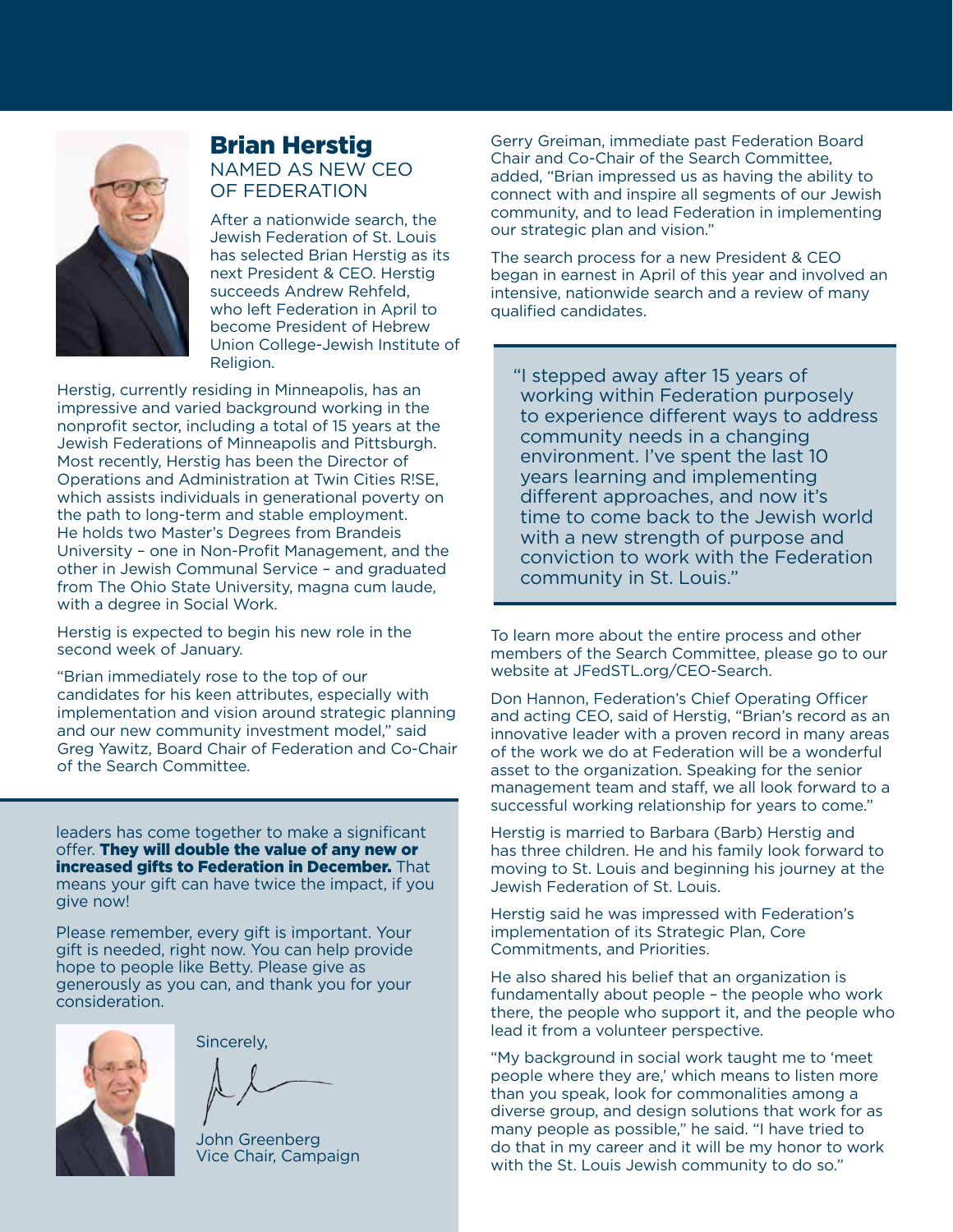# Needs Assessment and Planning

In 2018, anti-Semitic incidents doubled from previous years with almost 1,900 attacks against Jews and Jewish institutions reported across the country. Over the last year, the Jewish Community Security Director has worked with almost 30 local Jewish organizations with physical infrastructure to conduct security assessments. The Security Director developed a community plan, based on physical security best practices, to enhance the security of community organizations and submitted a proposal for the first phase of project funding.

# Investments

In May and June of 2019, the Jewish Federation of St. Louis' Board of Directors approved \$7.9 million in community investments in the first cycle of the 2019 process. For the first time this year we were able to break down our investments by Core Commitment and Priority area. Review 2019 Community Investments to date (as of July 1, 2019) JFedSTL.org/Investments.

The Community Impact Committee and professional team are currently reviewing Priority Outcome Investment requests aligned with Federation's highest priorities for the fall cycle. There were a total of 26 requests for over \$1.5 million.

# Community Partner Highlight

Hand in Hand is building inclusion and equality between Arab and Jewish citizens of Israel through a growing network of bilingual, integrated schools and communities.

Every year, second graders at the Hand in Hand Wadi Ara school learn the story of world's creation in the Torah and the Quran. The unit culminates in a special sleepover at the school, a night that begins with students gazing at the stars and then waking up to watch the sunrise together. Hand in Hand parent and filmmaker Zohar Sahar created a magical two-minute video about this night, narrated by Sama: [Facebook.com/USEmbassyJlm/videos/363617294359762.](Facebook.com/USEmbassyJim/videos/363617294359762)





# Fredman named to Mandel executive program

Mindee Fredman, the Vice President of Community Impact at the Jewish Federation of St. Louis, has been selected as a member of Cohort II for the prestigious Mandel Executive Leadership Program.

The program provides rising leaders of Jewish Community Centers (JCCs) and Jewish Federations the opportunity to frame community challenges, envision communal futures, and strategize for their organizations.

"I'm excited for this opportunity. Mandel Fellows form a network of peers who share a passion for the advancement of Jewish life," Fredman said.

The fellows of Cohort II were selected from a pool of nearly 100 applicants. As a group, they include rising leaders of Federations and JCCs across the United States and Canada. Beginning in January, they will embark on a 16-month program composed of three seminars in Boston, a study tour in Israel, small group work, and individual mentoring. Graduates

participate in continuing educational, training, and mentoring activities sponsored by the Mandel Institute for Nonprofit Leadership.

As a Vice President of Federation, Fredman oversees needs assessment, plan/strategy development, investment of community resources, and impact evaluation. She has worked in the Jewish communal field for nearly 25 years and holds a BA in Anthropology/Archaeology, a Masters in Jewish Nonprofit Management, and a Masters in Social Work.

In her tenure at the Jewish Federation of St. Louis, Fredman has also managed projects in the areas of development, board governance, supporting foundations, and leadership and professional development. She recently served as the Director of Community Investment, where she ensured the appropriate investment of communal resources were executed in a manner that was collaborative and impactful through the development and implementation of a new investment process to be more proactive in meeting community needs.

Fredman is a proud alum of the Wexner Heritage Program and was the 2017 recipient of the JProStl Career Achievement Award.

More information about the Mandel Executive Leadership Program is available at [MandelInstitute.org.](http://www.MandelInstitute.org)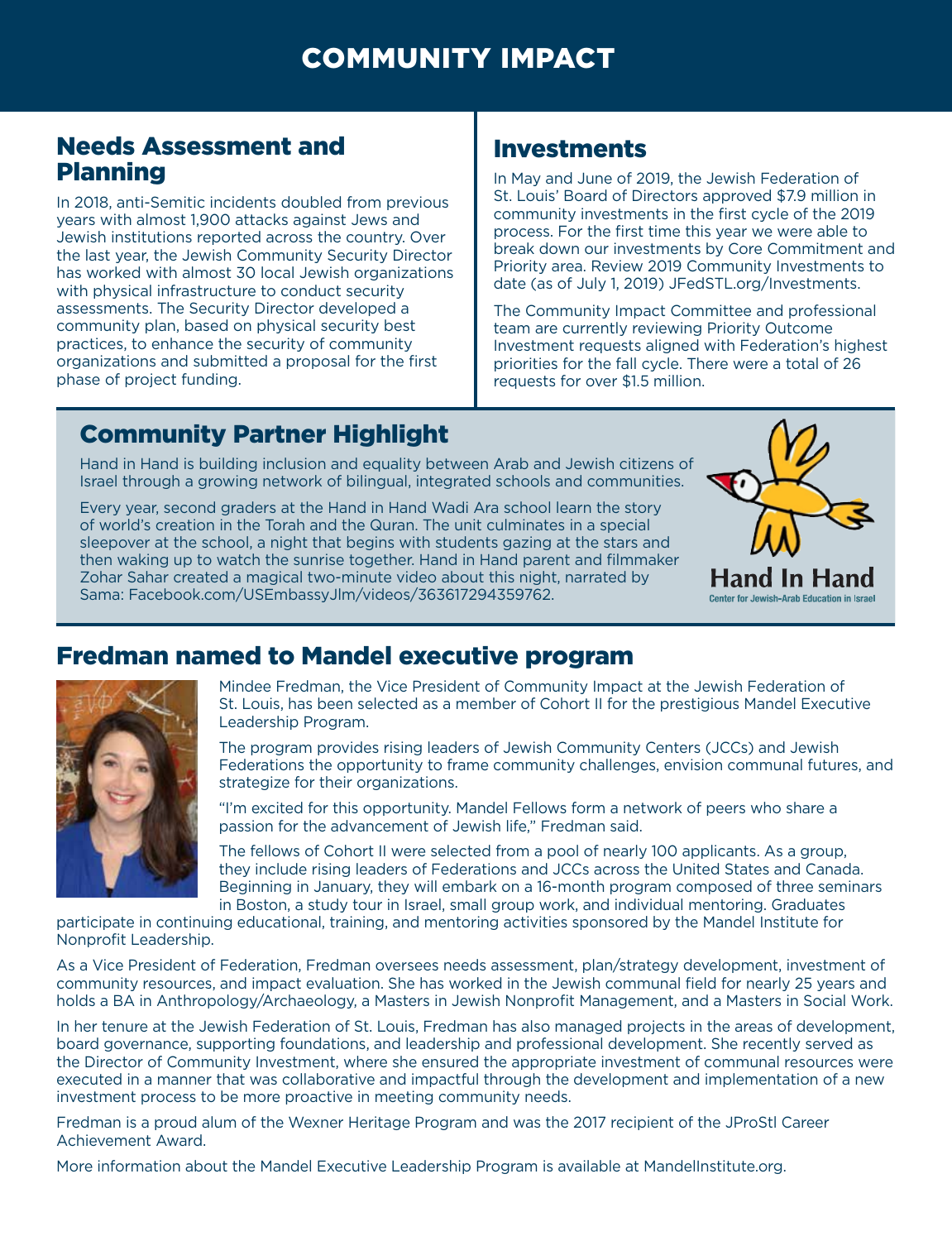

Jewish Federation of St. Louis is accepting applications for Israel Bound 2020, a three-week trip to Israel bringing together Jewish high school students from the St. Louis community. Participants will have the opportunity to:

- Explore ancient Jerusalem and modern Tel Aviv
- Float in the Dead Sea
- Climb Masada at sunrise
- Ride a camel in the Negev Desert and sleep in a Bedouin tent
- Surf in the Mediterranean
- Reflect at the Kotel, the Western Wall
- and much more!

The trip will run from June 1-21, 2020, making Israel Bound one of the earliest trips available for teens that get them back in time for camp programs, work, and other activities. To view a video about Israel Bound, visit [JFedSTL.org/Local-Trips.](www.jfedstl.org/Local-Trips) 

The trip will cost \$6,075 all-inclusive (including the flight from St. Louis). Early-bird pricing of \$5,675 is available through December 31, 2019.

Learn more at our informational meetings: Dec. 9 at 7 pm in the Kaplan Feldman Complex, 12 Millstone Campus Dr.

For more information, contact Jody Gerth at 314-442-3881 or [JGerth@JFedSTL.org.](mailto:jgerth@jfedstl.org)



# **OMEN'S AUXILIARY FOUNDATION**<br>  $-$  F O R (J E W I S H A G E D GRANT APPLICATIONS for the 2020 funding cycle from St. Louis area 501(c)(3)

organizations are due by March 20, 2020 (no exceptions).

# Fill out applications at

[JFEDSTL.ORG/ABOUT-US/WOMENS-AUXILIARY-FOUNDATION.](www.jfedstl.org/about-us/womens-auxiliary-foundation)

The Foundation is focused on providing financial support through grants and challenge grants for programs and organizations that ensure the dignity and honor of the Jewish elderly in the St. Louis community.

Applications will be accepted from a professional employed by a St. Louis non-profit working in conjunction with the Jewish community.

> If you have questions, please contact Lori Kabrun-Berry at 314-442-3828 or [LKabrun-Berry@JFedSTL.org.](mailto:lkabrun-berry@jfedstl.org)